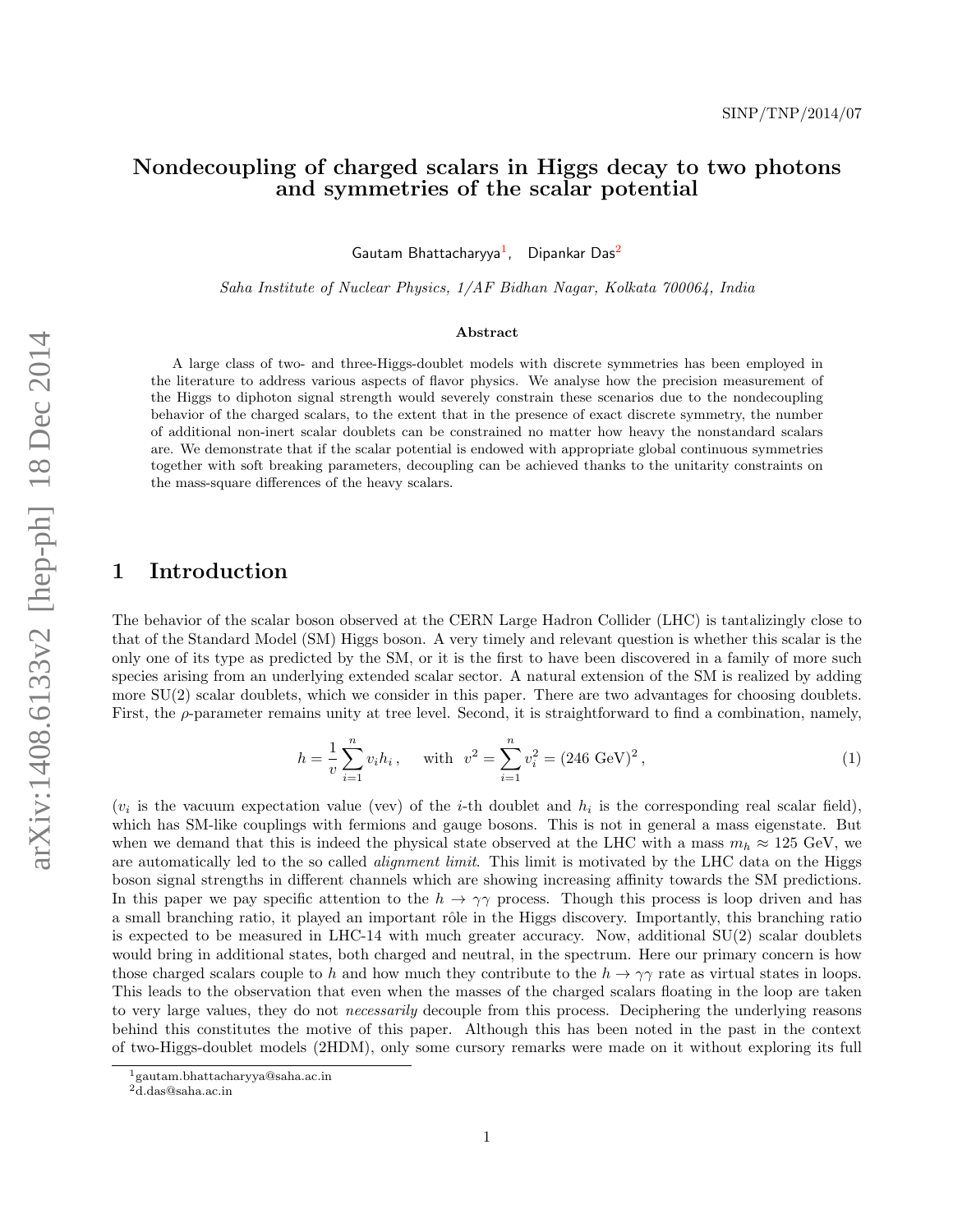implications  $[1-6]$ . We investigate the rôle of symmetries which are imposed on the scalar potential in figuring out under what conditions the decoupling of heavy charged scalars in the  $h \to \gamma\gamma$  loop takes place. The upshot is that if the potential has an exact  $Z_2$  symmetry and both the scalars receive vevs, which is the case for a large class of 2HDM scenarios [7], the contribution of the charged scalar does not decouple. If  $Z_2$  is softly broken by a term in the potential then decoupling can be achieved at the expense of tuning of parameters. On the other hand, a global U(1) symmetry followed by its soft breaking can ensure decoupling. For simplicity, we first demonstrate this behavior in the context of 2HDM. We then address the same question, for the first time, in the context of three-Higgs-doublet models (3HDM). It is not difficult to foresee what happens if we add more doublets, which leads us to draw an important conclusion: unless decoupling is ensured, e.g. as we did by imposing a global U(1) symmetry in the 2HDM potential, precision measurements of  $h \to \gamma\gamma$  branching ratio can put constraints on the number of additional non-inert scalar doublets regardless of how heavy the charged scalars are. We recall that only lower bounds on charged scalar masses have been placed from processes like  $b \rightarrow s\gamma$ , as the effects decouple when their masses are heavy for all such flavor observables. Thus, precision measurements of  $h \to \gamma\gamma$  would provide complementary information. Incidentally, whatever we comment on  $h \to \gamma\gamma$  applies for  $h \to Z\gamma$  as well at least on a qualitative level.

It should be noted that in multi-doublet scalar models, the production cross section as well as the tree-level decay widths of the Higgs boson remain unaltered from their respective SM expectations in the alignment limit. Only the loop induced decay modes like  $h \to \gamma\gamma$  and  $h \to Z\gamma$  will pick up additional contributions induced by virtual charged scalars. However, the branching ratios into these channels are too tiny compared to other dominant modes. As a result, the total Higgs decay width will be hardly modified. Considering all these, the expression for the diphoton signal strength is simplified to

$$
\mu_{\gamma\gamma} \equiv \frac{\sigma(pp \to h)}{\sigma^{\text{SM}}(pp \to h)} \cdot \frac{\text{BR}(h \to \gamma\gamma)}{\text{BR}^{\text{SM}}(h \to \gamma\gamma)} = \frac{\Gamma(h \to \gamma\gamma)}{\Gamma^{\text{SM}}(h \to \gamma\gamma)}.
$$
\n(2)

For convenience, we parametrize the coupling of  $h$  to the charged scalars as

$$
g_{hH_i^+H_i^-} = \kappa_i \frac{gm_{i+}^2}{M_W} \,, \tag{3}
$$

where  $m_{i+}$  is the mass of the *i*-th charged scalar  $(H_i^{\pm})$ . As we will see later, the decoupling or nondecoupling behavior of the *i*-th charged scalar from  $\mu_{\gamma\gamma}$  is encoded in  $\kappa_i$ . The expression of the diphoton decay width of the Higgs is given by [8] :

$$
\Gamma(h \to \gamma \gamma) = \frac{\alpha^2 g^2}{2^{10} \pi^3} \frac{m_h^3}{M_W^2} \Big| \mathcal{A}_W + \frac{4}{3} \mathcal{A}_t + \sum_i \kappa_i \mathcal{A}_{i+} \Big|^2, \tag{4}
$$

where, using  $\tau_x \equiv (2m_x/m_h)^2$ , the expressions for  $\mathcal{A}_W$ ,  $\mathcal{A}_t$  and  $\mathcal{A}_{i+}$  are given by

$$
\mathcal{A}_W = 2 + 3\tau_W + 3\tau_W(2 - \tau_W)f(\tau_W), \ \mathcal{A}_t = -2\tau_t[1 + (1 - \tau_t)f(\tau_t)], \ \mathcal{A}_{i+} = -\tau_{i+}[1 - \tau_{i+}f(\tau_{i+})]. \tag{5}
$$

Since we are concerned with heavy charged scalars, we can take  $\tau_x > 1$  for  $x = (W, t, H_i^{\pm})$ , and then  $f(\tau) = \left[\sin^{-1}\left(\sqrt{1/\tau}\right)\right]^2$ . Now plugging Eq. (4) into Eq. (2), we obtain

$$
\mu_{\gamma\gamma} = \frac{\left| \mathcal{A}_W + \frac{4}{3}\mathcal{A}_t + \sum_i \kappa_i \mathcal{A}_{i+} \right|^2}{\left| \mathcal{A}_W + \frac{4}{3}\mathcal{A}_t \right|^2}.
$$
\n(6)

In the limit the charged scalar is very heavy, the quantity  $A_{i+}$  saturates to 1/3. If  $\kappa_i$  also saturates to some finite value in that limit then the charged scalar would not decouple from the  $h \to \gamma\gamma$  loop. Then no matter how heavy the charged scalar is,  $\mu_{\gamma\gamma}$  will differ from its SM value. If the experimental value of  $\mu_{\gamma\gamma}$  eventually settles on very close to the SM prediction then such nondecoupling scenarios will be disfavored. The decoupling would happen only if  $\kappa_i$  falls with increasing charged scalar mass. In what follows, we will illustrate these features by considering some popular doublet extensions of the SM scalar sector.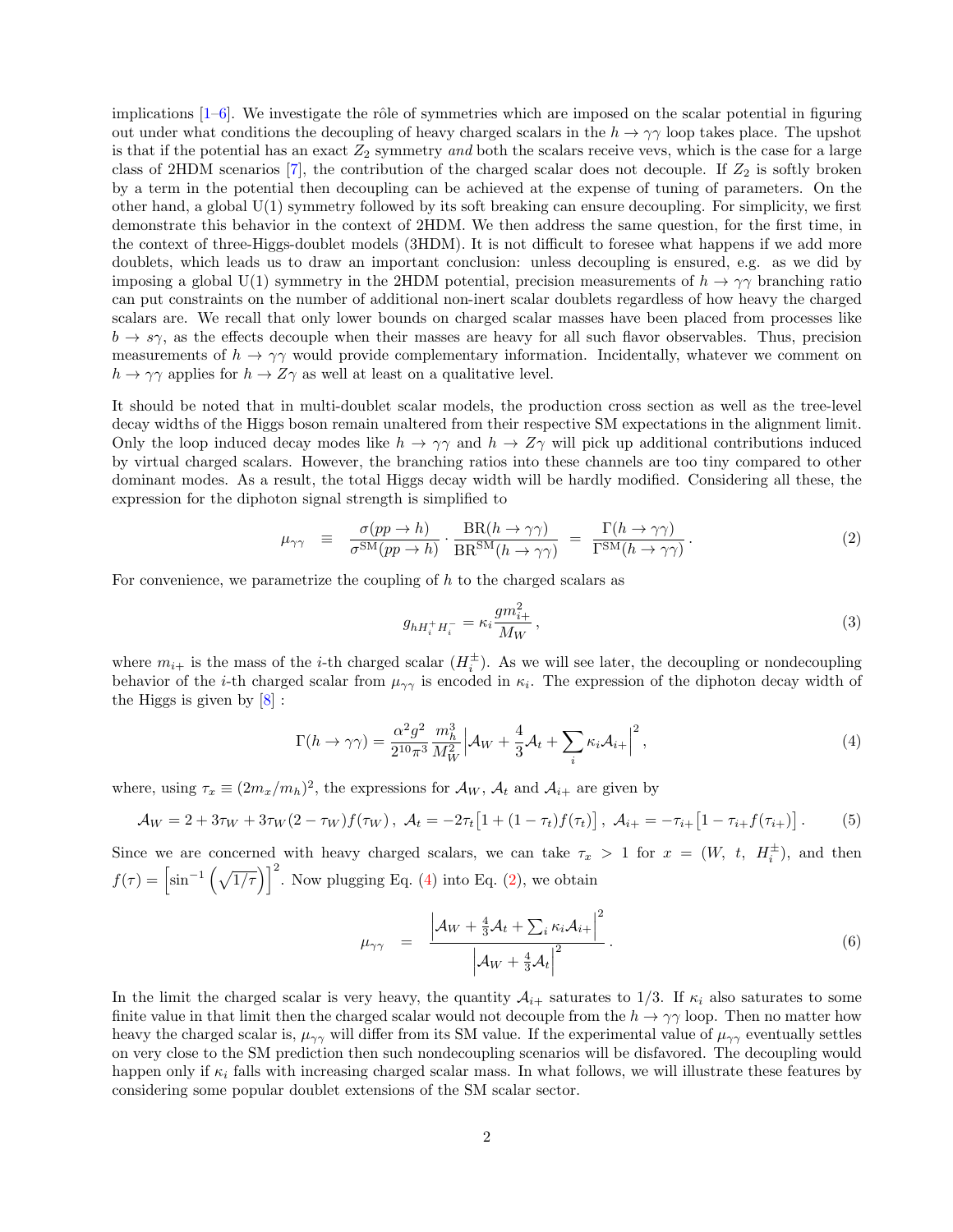### 2 Two Higgs-doublet models

We consider a 2HDM with  $\phi_1$  and  $\phi_2$  as the two scalar doublets. Then we impose a  $Z_2$  symmetry in the potential, namely,  $\phi_1 \to \phi_1$  and  $\phi_2 \to -\phi_2$ , to avoid Higgs mediated flavor-changing neutral current in the fermionic sector. The expression of the scalar potential is displayed below [8] :

$$
V_{2\text{HDM}} = \lambda_1 \left( \phi_1^{\dagger} \phi_1 - \frac{v_1^2}{2} \right)^2 + \lambda_2 \left( \phi_2^{\dagger} \phi_2 - \frac{v_2^2}{2} \right)^2 + \lambda_3 \left( \phi_1^{\dagger} \phi_1 + \phi_2^{\dagger} \phi_2 - \frac{v_1^2 + v_2^2}{2} \right)^2
$$
  
+  $\lambda_4 \left( (\phi_1^{\dagger} \phi_1)(\phi_2^{\dagger} \phi_2) - (\phi_1^{\dagger} \phi_2)(\phi_2^{\dagger} \phi_1) \right) + \lambda_5 \left( \text{Re } \phi_1^{\dagger} \phi_2 - \frac{v_1 v_2}{2} \right)^2 + \lambda_6 \left( \text{Im } \phi_1^{\dagger} \phi_2 \right)^2, \tag{7}$ 

where the  $\lambda_5$  term arises due to soft breaking of  $Z_2$ . We assume all the lambdas to be real, i.e., CP is not broken explicitly. It is also implicitly assumed that both the scalar doublets receive vevs.

First, it is important to count the number of free parameters. As we have assumed the parameters to be real, there are only 8 free parameters. Two of them  $v_1$  and  $v_2$  can be traded for v and tan  $\beta \equiv v_2/v_1$ . All the remaining parameters, except  $\lambda_5$ , can be traded for four physical scalar masses  $(m_h, m_H, m_A, m_{1+} (\equiv m_{H+})$ ) and the rotation angle  $(\alpha)$  in the neutral CP even sector. The lambdas can be expressed in terms of physical masses as:

$$
\lambda_1 = \frac{1}{2v^2 \cos^2 \beta} \left[ m_H^2 \cos^2 \alpha + m_h^2 \sin^2 \alpha - \frac{\sin \alpha \cos \alpha}{\tan \beta} \left( m_H^2 - m_h^2 \right) \right] - \frac{\lambda_5}{4} \left( \tan^2 \beta - 1 \right) ,\tag{8a}
$$

$$
\lambda_2 = \frac{1}{2v^2 \sin^2 \beta} \left[ m_h^2 \cos^2 \alpha + m_H^2 \sin^2 \alpha - \sin \alpha \cos \alpha \tan \beta \left( m_H^2 - m_h^2 \right) \right] - \frac{\lambda_5}{4} \left( \cot^2 \beta - 1 \right) ,\tag{8b}
$$

$$
\lambda_3 = \frac{1}{2v^2} \frac{\sin \alpha \cos \alpha}{\sin \beta \cos \beta} \left( m_H^2 - m_h^2 \right) - \frac{\lambda_5}{4}, \qquad (8c)
$$

$$
\lambda_4 = \frac{2}{v^2} m_{1+}^2, \tag{8d}
$$

$$
\lambda_6 = \frac{2}{v^2} m_A^2 \,. \tag{8e}
$$

The quantities that appear on the right-hand-side of Eq. (8) are all independent parameters. Since we work in the alignment limit, it follows that  $\alpha$  (=  $\beta - \pi/2$ ). This means that we deal with 7 independent parameters, out of which 5 are unknown, namely,  $m_H$ ,  $m_A$ ,  $m_{1+}$ ,  $\tan \beta$  and  $\lambda_5$ , while 2 are known, namely,  $v = 246 \text{ GeV}$  and  $m_h \approx 125$  GeV. As mentioned earlier, the SM-like Higgs boson is recovered in this limit as shown in Eq. (1).

The charged scalar contribution to  $\mu_{\gamma\gamma}$  is controlled by (putting  $i = 1$  in  $\kappa_i$ ) [1,2,4,5,9]

$$
\kappa_1 = -\frac{1}{m_{1+}^2} \left( m_{1+}^2 + \frac{m_h^2}{2} - \frac{\lambda_5 v^2}{2} \right) . \tag{9}
$$

Clearly,  $\kappa_1$  saturates to  $-1$  as the charged scalar becomes excessively heavy. Decoupling can be achieved by tuning  $m_{1+}^2 \simeq \lambda_5 v^2 / 2$  [10]. Recalling our counting of independent parameters, any adjustment between the charged scalar mass and  $\lambda_5$  is nothing short of fine-tuning. On the other hand, if the  $Z_2$  symmetry in the scalar potential is exact, *i.e.*  $\lambda_5 = 0$ , then the charged scalar will never decouple and will cause  $\mu_{\gamma\gamma}$  to settle below its SM prediction. In Fig. 1 we have plotted the allowed range of  $\kappa_1$  in 2HDM from the present LHC data as well as from an anticipation of future sensitivity.

An interesting possibility arises when we employ a  $U(1)$  symmetry, rather than the usual  $Z_2$  symmetry, in the potential. The choice  $\lambda_5 = \lambda_6$  will ensure U(1) symmetry in the quartic terms. The bilinear term involving  $\lambda_5$  still breaks the U(1) symmetry softly. Then the mass of the pseudoscalar gets related to the soft breaking parameter  $\lambda_5$  as  $m_A^2 = \lambda_5 v^2/2$ . In this case, the expression for  $\kappa_1$  reads [4]:

$$
\kappa_1 = -\frac{1}{m_{1+}^2} \left( m_{1+}^2 - m_A^2 + \frac{m_h^2}{2} \right) . \tag{10}
$$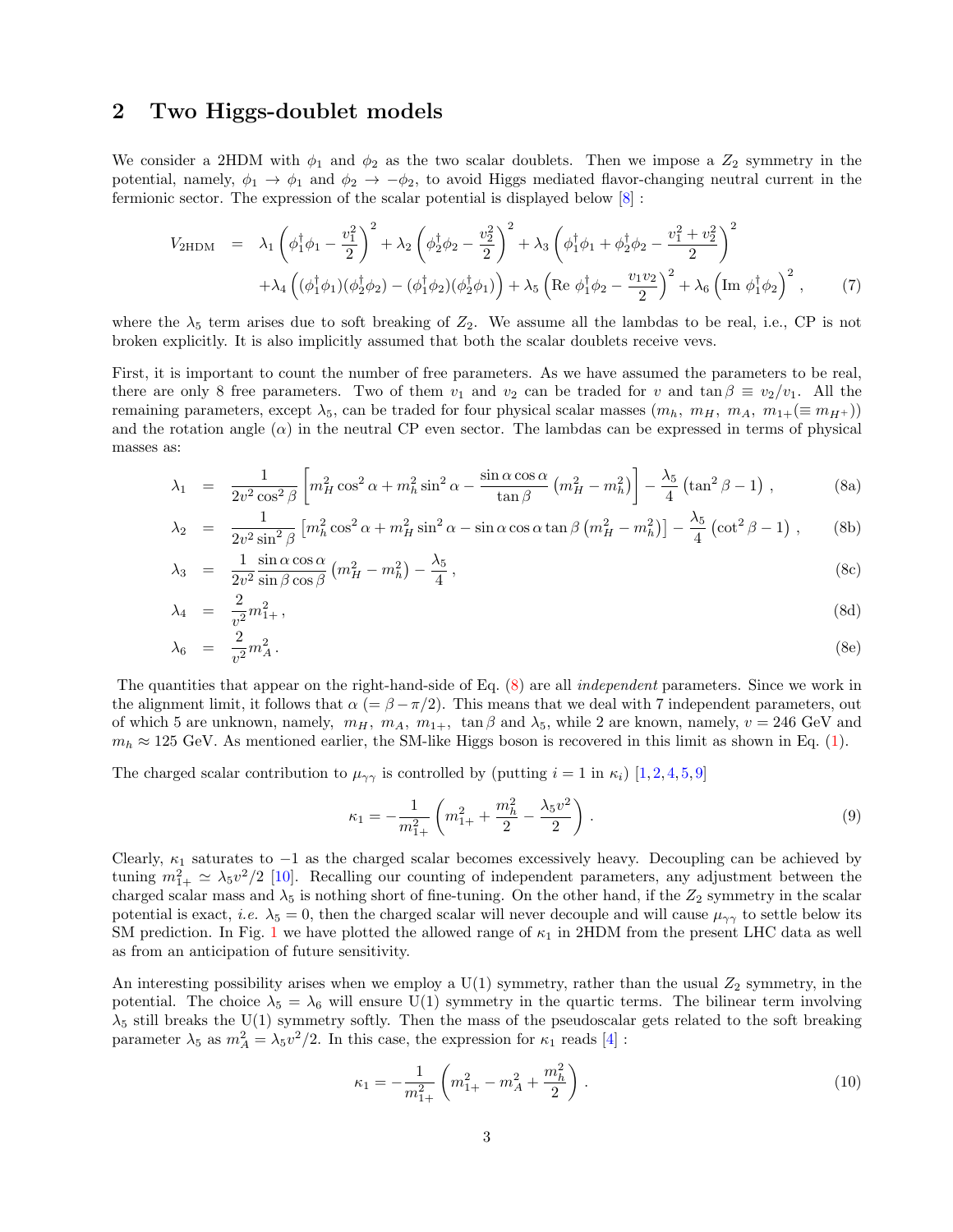

Figure 1: In the left panel (a) we display the constraints on  $\kappa_1$  in 2HDM coming from the measured values of  $\mu_{\gamma\gamma}$  at 95% C.L. by the CMS (1.14<sup>+0.26</sup> [11]) and ATLAS (1.17  $\pm$  0.27 [12]) Collaborations. In the right panel (b) we show what would be the 95% C.L. allowed range of  $\kappa_1$  if  $\mu_{\gamma\gamma}$  is hypothetically measured to be as  $1 \pm 0.1(0.05)$  in future colliders. In both panels we have plotted Eq. (9) for two different values of  $\lambda_5$ .

In a previous paper [4], we provided a detailed analysis on the unitarity and stability constraints on various combination of  $\lambda_i$  couplings when the 2HDM scalar potential has a softly broken U(1) symmetry. We cite some of them here to demonstrate 'decoupling' for large individual quartic couplings, as what is constrained from unitarity is only their differences in certain combinations. For example,  $(2\lambda_3 + \lambda_4) \leq 16\pi$  implies  $(2m_{1+}^2 - m_H^2 - m_A^2) \leq 16\pi v^2$ . Also,  $(\lambda_1 + \lambda_2 + 2\lambda_3) \leq 16\pi/3$  implies  $(m_H^2 - m_A^2)(\tan^2 \beta + \cot^2 \beta) + 2m_h^2 \leq 3$ These relations, together with  $|m_{1+} - m_H| \ll (m_{1+}, m_H)$  arising from the electroweak T parameter, restrict the splitting between the charged scalar and the pseudoscalar mass  $(|m_{1+}^2 - m_A^2|)$ . As displayed through more such relations among quartic couplings and the associated plots in the plane of non-SM scalar masses in [4], the individual scalar masses can become very large without violating unitarity as long as their mass-square differences are within certain limits. Consequently, the numerator in Eq. (10) cannot grow indefinitely with increasing  $m_{1+}$ . Thus  $\kappa_1$  becomes very small in that limit and  $\mu_{\gamma\gamma}$  reaches the SM predicted value. The key issue is that the  $Z_2$  symmetry breaking  $\lambda_5$  term was not related to the mass of any particle in the spectrum, and hence its adjustment  $vis-\hat{a}-vis$  the charged scalar mass was nothing short of fine-tuning. Now, the global U(1) breaking  $\lambda_5$  is related to the pseudoscalar mass whose splitting with the charged scalar mass is restricted from unitarity.

### 2.1 Underlying dynamics behind decoupling

We now discuss the underlying reason behind decoupling or nondecoupling of nonstandard scalars from physical processes in the 2HDM context. The conclusion is equally applicable for nHDM where  $n > 2$ . First, we write down the 2HDM potential using a different notation:

$$
V_{2\text{HDM}} = m_{11}^2 \phi_1^{\dagger} \phi_1 + m_{22}^2 \phi_2^{\dagger} \phi_2 - \left(m_{12}^2 \phi_1^{\dagger} \phi_2 + \text{h.c.}\right) + \frac{\beta_1}{2} \left(\phi_1^{\dagger} \phi_1\right)^2 + \frac{\beta_2}{2} \left(\phi_2^{\dagger} \phi_2\right)^2 + \beta_3 \left(\phi_1^{\dagger} \phi_1\right) \left(\phi_2^{\dagger} \phi_2\right) + \beta_4 \left(\phi_1^{\dagger} \phi_2\right) \left(\phi_2^{\dagger} \phi_1\right) + \left\{\frac{\beta_5}{2} \left(\phi_1^{\dagger} \phi_2\right)^2 + \text{h.c.}\right\}.
$$
\n(11)

This parametrization does not a priori assume, unlike the one used in this paper given in Eq. (7), that  $\phi_1$ or  $\phi_2$  necessarily acquires any vev. In this parametrization, in the limit when the dimensionless couplings  $\beta_2 = \beta_3 = \beta_4 = \beta_5 = 0$ , the mass mixing parameter  $m_{12}^2 = 0$ , and  $m_{22}^2 > 0$ , the second Higgs doublet  $\phi_2$  does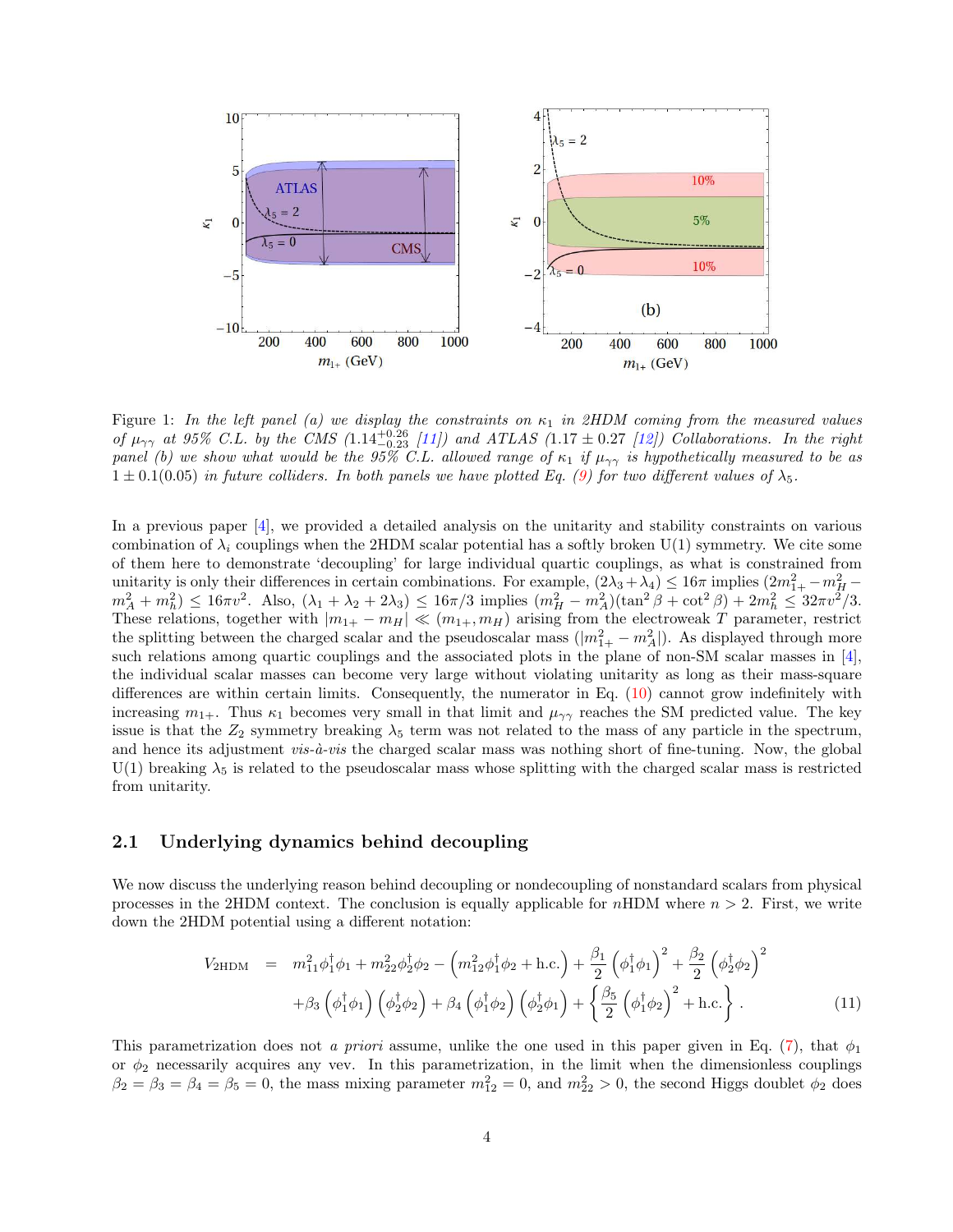not acquire any vev, and the SM scalar potential is recovered with the relation  $v^2 = v_1^2 = -m_{11}^2/\beta_1$ . This is the *inert doublet* scenario with a perfectly  $Z_2$  symmetric potential, in which all the nonstandard scalars decouple from physical processes when the parameter  $m_{22}^2$  controlling their masses is taken to infinitely large value. Note that  $m_{22}^2$ , in this case, does not have its origin in spontaneous symmetry breaking (SSB), and this is why its large value could ensure decoupling. On the contrary, if we try to establish the equivalence between the two parametrizations, given in Eq.  $(11)$  and Eq.  $(7)$ , we have to go to a situation when both the scalars receive vevs, and only then we obtain the following relations:

$$
m_{11}^{2} = -(\lambda_{1}v_{1}^{2} + \lambda_{3}v^{2}); \ m_{22}^{2} = -(\lambda_{2}v_{2}^{2} + \lambda_{3}v^{2}); \ m_{12}^{2} = \frac{\lambda_{5}}{2}v_{1}v_{2}; \ \beta_{1} = 2(\lambda_{1} + \lambda_{3});
$$
  

$$
\beta_{2} = 2(\lambda_{2} + \lambda_{3}); \ \beta_{3} = 2\lambda_{3} + \lambda_{4}; \ \beta_{4} = \frac{\lambda_{5} + \lambda_{6}}{2} - \lambda_{4}; \ \beta_{5} = \frac{\lambda_{5} - \lambda_{6}}{2}.
$$
 (12)

Note that when both the doublets receive vevs, one can trade the two parameters  $m_{11}^2$  and  $m_{22}^2$  in favor of  $v_1$  and  $v_2$ . Then the magnitude of the third parameter  $m_{12}^2$ , or equivalently  $\lambda_5$ , has nothing to do with SSB, and this parameter provides the regulator whose large value ensures decoupling of all nonstandard scalars from physical processes. However, while employing  $m_{12}^2$  (or equivalently  $\lambda_5$  in our parametrization) for decoupling, one cannot escape from some tuning of parameters for softly broken  $Z_2$  as explained around Eq. (9), but no such tuning is required for softly broken U(1) (discussed before). Nondecoupling would result when the symmetry of the potential is exact  $(m_{12}^2 = 0)$ , and at the same time, both the scalars receive vevs (which implies  $\lambda_5 = 0$ ). In this case all the non-SM physical scalar masses would be proportional to the electroweak vev, and there is no independent mass-dimensional parameter which has non-SSB origin. As illustrated in the inert doublet case, even with exactly symmetric potential, decoupling is achieved in 2HDM.

Admittedly, the parametrization of Eq. (7) is less general than that of Eq. (11). Any connection between the two sets of parameters can be established only when both the scalars receive vevs. The inert doublet scenario can be very easily realized in the parametrization of Eq.  $(11)$ , while just setting  $v_2 = 0$  in the parametrization of Eq. (7) does not lead us to the same limit. To appreciate this salient aspect, we consider a simpler scenario when we have only one Higgs doublet. Then the potential can be written in two equivalent ways:  $V \sim \mu^2 |\phi|^2 + \lambda |\phi|^4$ , and  $V' \sim \lambda (\vert \phi \vert^2 - v^2/2)^2$ . They become truly equivalent when  $\mu^2 < 0$ , and consequently, the scalar receives a vev. But when  $\mu^2 > 0$ , the scalar remains inert. In that case, putting  $v = 0$  in V' does not take us to the physical situation given by V, as the latter still contains, in addition to  $\lambda$ , an independent dimensionful parameter  $\mu^2$ . Our Eqs. (7) and (11) are 2HDM generalizations of V' and V, respectively.

We note that Eq.  $(7)$ , where it is implicitly assumed that both scalars receive vevs, covers a large class of 2HDM models (Types I-IV), where a nonvanishing (and often large) tan  $\beta$  has played an important rôle in addressing phenomenological issues associated with processes like  $b \to s\gamma$ ,  $B_s \to \ell^+ \ell^-$ ,  $B \to D^{(*)} \ell \nu$ , etc [7].

To provide further intuition into the argument of decoupling and its close connection to the existence of some non-SSB origin parameter, we draw the following analogy. It is well known that the top quark in the SM does not decouple from  $h \to \gamma\gamma$ . This is because the top quark receives all its mass from SSB and increasing the its mass will invariably imply enhancing the Yukawa coupling  $(h_t)$ . Now, suppose that the top quark receives part of its mass (M) from some non-SSB origin, i.e.  $m_t = h_t v + M$ . Then the top-loop contribution will yield a prefactor  $h_t v/(h_t v + M)$ . In this case, by taking  $M \to \infty$ , the top quark contribution can be made to decouple from the diphoton decay width of the Higgs boson.

## 3 Three-Higgs-doublet models

 $S_3$  or  $A_4$  symmetric flavor models are typical examples which employ three Higgs doublets. With  $\phi_1$ ,  $\phi_2$  and  $\phi_3$  as the three scalar SU(2) doublets, the scalar potential for the  $S_3$  symmetric case can be written as (see e.g.  $[13, 14]$ , and also references therein for flavor physics discussions both when the  $S_3$  symmetry is exact as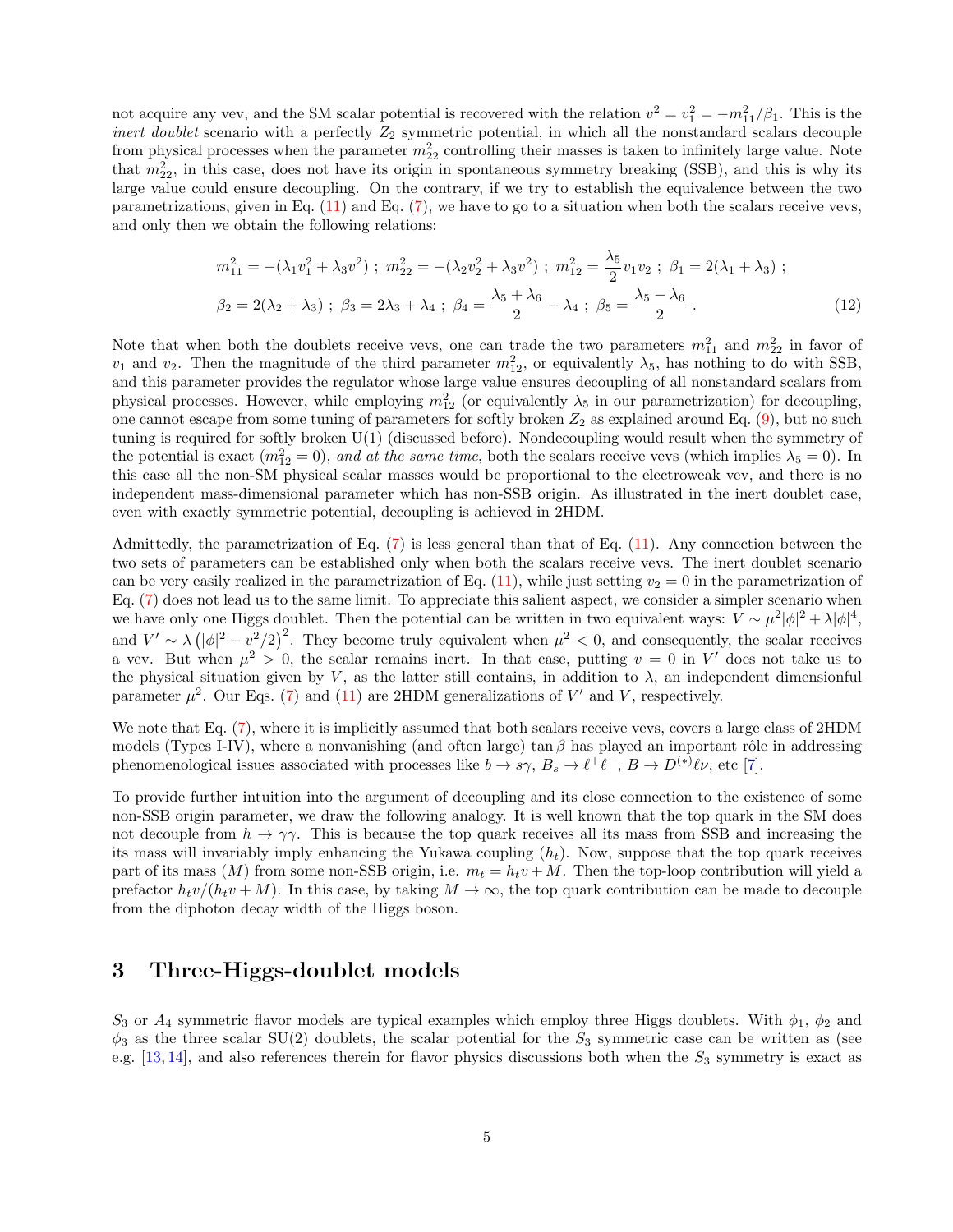well as when it is softly broken),

$$
V_{3HDM}^{S_3} = -\mu_1^2(\phi_1^{\dagger}\phi_1 + \phi_2^{\dagger}\phi_2) - \mu_3^2\phi_3^{\dagger}\phi_3 + \lambda_1(\phi_1^{\dagger}\phi_1 + \phi_2^{\dagger}\phi_2)^2 + \lambda_2(\phi_1^{\dagger}\phi_2 - \phi_2^{\dagger}\phi_1)^2 + \lambda_3\left\{(\phi_1^{\dagger}\phi_2 + \phi_2^{\dagger}\phi_1)^2 + (\phi_1^{\dagger}\phi_1 - \phi_2^{\dagger}\phi_2)^2\right\} + \lambda_4\left\{(\phi_3^{\dagger}\phi_1)(\phi_1^{\dagger}\phi_2 + \phi_2^{\dagger}\phi_1) + (\phi_3^{\dagger}\phi_2)(\phi_1^{\dagger}\phi_1 - \phi_2^{\dagger}\phi_2) + \text{h.c.}\right\} + \lambda_5(\phi_3^{\dagger}\phi_3)(\phi_1^{\dagger}\phi_1 + \phi_2^{\dagger}\phi_2) + \lambda_6\left\{(\phi_3^{\dagger}\phi_1)(\phi_1^{\dagger}\phi_3) + (\phi_3^{\dagger}\phi_2)(\phi_2^{\dagger}\phi_3)\right\} + \lambda_7\left\{(\phi_3^{\dagger}\phi_1)(\phi_3^{\dagger}\phi_1) + (\phi_3^{\dagger}\phi_2)(\phi_3^{\dagger}\phi_2) + \text{h.c.}\right\} + \lambda_8(\phi_3^{\dagger}\phi_3)^2.
$$
 (13)

Assuming the lambdas to be real, potential minimization conditions attribute a relation between two of the three vevs  $(v_1 = \sqrt{3}v_2)$ . Using this relation, an alignment limit can be obtained for this model also [14].

Now we write the potential satisfying  $A_4$  symmetry (see e.g. [15]),

$$
V_{3\text{HDM}}^{A_4} = -\mu^2 \left( \phi_1^{\dagger} \phi_1 + \phi_2^{\dagger} \phi_2 + \phi_3^{\dagger} \phi_3 \right) + \lambda_1 \left( \phi_1^{\dagger} \phi_1 + \phi_2^{\dagger} \phi_2 + \phi_3^{\dagger} \phi_3 \right)^2 + \lambda_2 \left( \phi_1^{\dagger} \phi_1 \phi_2^{\dagger} \phi_2 + \phi_2^{\dagger} \phi_2 \phi_3^{\dagger} \phi_3 + \phi_3^{\dagger} \phi_3 \phi_1^{\dagger} \phi_1 \right) + \lambda_3 \left( \phi_1^{\dagger} \phi_2 \phi_2^{\dagger} \phi_1 + \phi_2^{\dagger} \phi_3 \phi_3^{\dagger} \phi_2 + \phi_3^{\dagger} \phi_1 \phi_1^{\dagger} \phi_3 \right) + \lambda_4 \left[ e^{i\epsilon} \left\{ \left( \phi_1^{\dagger} \phi_2 \right)^2 + \left( \phi_2^{\dagger} \phi_3 \right)^2 + \left( \phi_3^{\dagger} \phi_1 \right)^2 \right\} + \text{h.c.} \right].
$$
 (14)

In one plausible scenario, the minimization conditions require that all the three vevs are equal [16]. This particular choice automatically yields a SM-like Higgs as well as two pairs of complex neutral states with mixed CP properties. Note that for  $\epsilon = 0$  in Eq. (14), the symmetry of the potential is enhanced to  $S_4$ . However, our conclusions do not depend on the value of  $\epsilon$ .

Thus, a 3HDM can provide an SM-like Higgs along with two pairs of charged scalars, as exemplified with  $S_3$  and A<sup>4</sup> scenarios. After expressing the lambdas in terms of the physical masses, we obtain the following expressions for  $\kappa_i$   $(i = 1, 2)$  in the alignment limit, which are the same for both  $S_3$  and  $A_4$ :

$$
\kappa_i = -\left(1 + \frac{m_h^2}{2m_{i+}^2}\right) \text{ for } i = 1, 2. \tag{15}
$$

Clearly, the charged scalars do not decouple from the diphoton decay width, since  $\kappa_i$  settles to  $-1$  when  $m_{i+}$  is very large compared to  $m_h$ . Note, both the charged scalars contribute in the same direction to reduce  $\mu_{\gamma\gamma}$ .

Now we turn our attention to the case of a global continuous symmetry in 3HDM potential. For illustration, we consider that the symmetry is  $SO(2)$  under which  $\phi_1$  and  $\phi_2$  form a doublet. The expression for the scalar potential is similar to Eq. (13), only that now  $\lambda_4 = 0$  and the potential contains an additional bilinear term  $(-\mu_{12}^2 \phi_1^{\dagger} \phi_2 + h.c.)$ . The real part of  $\mu_{12}^2$  softly breaks the SO(2) symmetry and prevents the occurrence of any massless scalar in the theory. In any case, we assume  $\mu_{12}^2$  to be real just like any other parameters in the potential. The relevant minimization conditions are given by

$$
v_1\mu_1^2 + v_2\mu_{12}^2 = v_1(v_1^2 + v_2^2)(\lambda_1 + \lambda_3) + \frac{1}{2}v_1v_3^2(\lambda_5 + \lambda_6 + 2\lambda_7), \tag{16a}
$$

$$
v_2\mu_1^2 + v_1\mu_{12}^2 = v_2(v_1^2 + v_2^2)(\lambda_1 + \lambda_3) + \frac{1}{2}v_2v_3^2(\lambda_5 + \lambda_6 + 2\lambda_7).
$$
 (16b)

Note that nonzero  $\mu_{12}^2$  requires  $v_1 = v_2$ . An interchange symmetry  $(1 \leftrightarrow 2)$  is accidentally preserved even after spontaneous symmetry breaking. We will have three CP even scalars  $(h', H, h)$ , two pseudoscalars  $(A_1, A_2)$ and two pairs of charged scalars  $(H_1^{\pm}, H_2^{\pm})$ . Among these, h',  $A_1$  and  $H_1^{\pm}$  are odd under the interchange symmetry and the rest are even under it. Being odd under this interchange symmetry, h' does not couple to gauge bosons as  $h'VV$  ( $V = W$ ,  $Z$ ). Appearance of such an exotic scalar was noted earlier in the context of an S<sub>3</sub> symmetric 3HDM [14, 17, 18]. The soft breaking parameter  $(\mu_{12}^2)$  gets related to the mass of h' as

$$
m_{h'}^2 = 2\mu_{12}^2 \,. \tag{17}
$$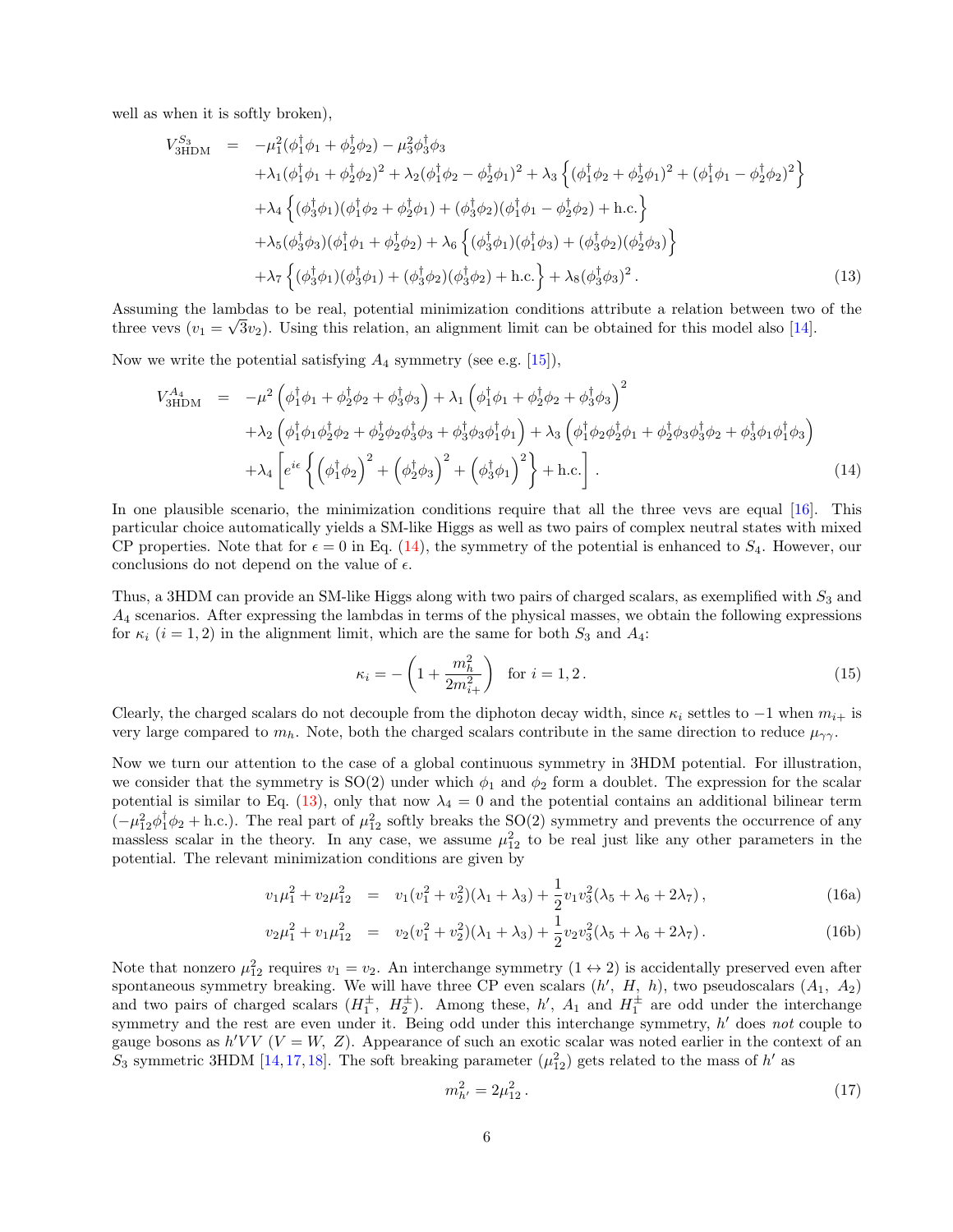It is straightforward to express the lambdas in terms of the physical masses. We then obtain

$$
\kappa_1 = -\frac{1}{m_{1+}^2} \left( m_{1+}^2 - m_{h'}^2 + \frac{m_h^2}{2} \right), \qquad (18a)
$$

$$
\kappa_2 = -\left(1 + \frac{m_h^2}{2m_{2+}^2}\right). \tag{18b}
$$

The similarity between Eq. (18a) and Eq. (10) is striking. Note that  $(|m_{1+}^2 - m_{h'}^2|)$  is constrained from unitarity. Therefore, when the first charged Higgs mass  $m_{1+}$  is very large,  $\kappa_1$  becomes vanishingly small. However, this decoupling does not occur in  $\kappa_2$  which contains the second charged Higgs mass  $m_{2+}$ . It is not difficult to intuitively argue that with an extended global symmetry  $SO(2)\times U(1)$ , together with an extra soft breaking parameter which is related to  $m_{A2}$ , decoupling in  $\kappa_2$  can be ensured. Starting from the softly broken SO(2) symmetric potential, this additional U(1) extension  $(\phi_3 \to e^{i\alpha}\phi_3)$  and its soft breaking can be realized by putting  $\lambda_7 = 0$  in Eq. (13) and introducing a term that softly breaks this U(1). A crucial observation we make in this paper is that the masses  $m_A$  in the 2HDM context and  $m_{h'}$  in the 3HDM context enter into the expressions of  $\kappa_i$  – e.g. see Eqs. (10) and (18a) – only when they are related to *soft* global symmetry breaking parameters.

| Model |                       | Expression for $\kappa_i$                                                                                                    | prediction $\mu_{\gamma\gamma}$ | prediction $\mu_{Z\gamma}$ | Decoupling? |
|-------|-----------------------|------------------------------------------------------------------------------------------------------------------------------|---------------------------------|----------------------------|-------------|
| 2HDM  | Softly broken $Z_2$   | $\frac{\lambda_5 v^2}{2m_{1+}^2}$<br>$2m_1^2$                                                                                | Depends on $\lambda_5$          | Depends on $\lambda_5$     | Possible    |
|       | Exact $Z_2$           | $+\frac{m_h^2}{2m_{1+}^2}$                                                                                                   | $\leq 0.9$                      | $\leq 0.96$                | No          |
|       | Softly broken $U(1)$  | $m_A^2$<br>$\frac{m_h^2}{2m_{1+}^2}$<br>$\overline{m_{1+}^2}$                                                                | Depends on $m_A$                | Depends on $m_A$           | Yes         |
| 3HDM  | Exact $S_3$           | $+\frac{m_h^2}{2m_{\perp}^2}$<br>for $i=1,2$                                                                                 | $\leq 0.8$                      | $\leq 0.93$                | No          |
|       | Exact $A_4$           | $+\frac{m_h^2}{2m_{i+1}^2}$<br>for $i=1,2$                                                                                   | $\leq 0.8$                      | $\leq 0.93$                | No          |
|       | Softly broken $SO(2)$ | $m_{h}$<br>$\frac{m_h^2}{2m_{1+}^2}$<br>$\kappa_1 =$<br>$\frac{1}{m_{1+}^2}$<br>$+\frac{m_h^2}{2m_{2+}^2}$<br>$\kappa_2 = -$ | Depends on $m_{h'}$             | Depends on $m_{h'}$        | Partial     |

Table 1: Behavior of 2HDM and 3HDM scenarios in the alignment limit strictly when all the doublets receive vevs. In the case of exact discrete symmetries, every charged scalar pair reduces  $\mu_{\gamma\gamma}$  approximately by 0.1. Although explicit expression for  $\mu_{Z\gamma}$  is not shown in text, its predictions in different scenarios are displayed. In the last column where we say 'Possible', we mean that decoupling can be achieved with some tuning, while in the last row 'Partial' implies that only the first charged scalar decouples.

## 4 Conclusions and outlook

To our knowledge, this is the first attempt towards establishing a connection between decoupling or nondecoupling of charged scalars from the diphoton decay of the Higgs with the symmetries of the scalar potential. We show that charged scalars in multi-doublet scalar extensions of the SM do not necessarily decouple from physical processes, e.g.  $\mu_{\gamma\gamma}$  in the context of this paper, specifically when the potential has an exact symmetry and all the scalars receive vevs.

Here we give a few examples where phenomenology of such scenarios has been studied. A spontaneously broken  $Z_2$  symmetric potential in 2HDM context, with a tiny but nonvanishing  $v_2$ , has been advocated to account for the smallness of the neutrino mass and the stability of a scalar dark matter on a cosmological scale [19]. A few 3HDM examples are also in order. Novel scalar sector phenomenology with exotic scalar decay properties has been studied with exact  $S_3$  symmetric potential [17, 18]. General flavor physics studies were carried out in  $S_3$  [20] as well as in  $A_4$  [16] symmetric scenarios.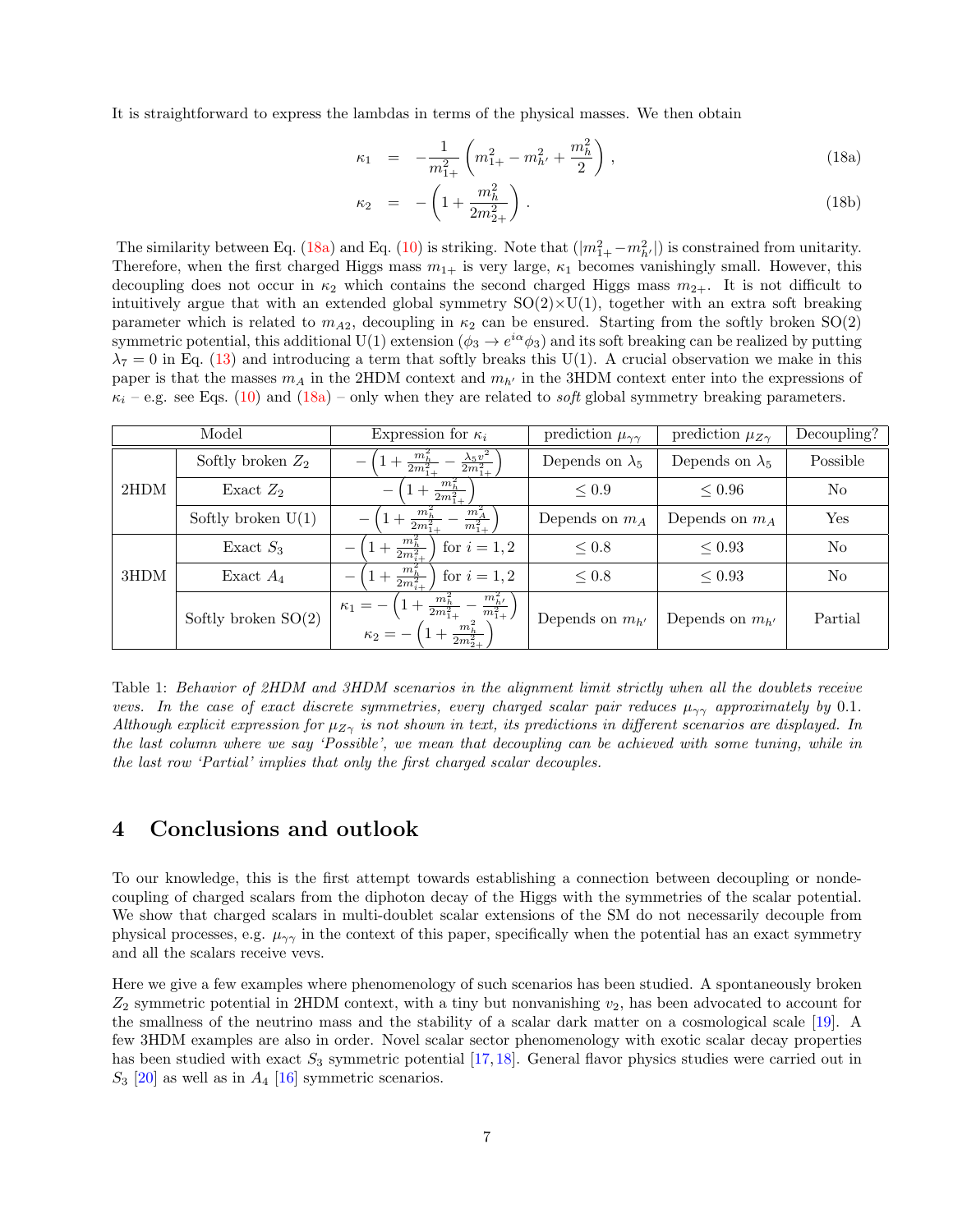In such scenarios, a precisely measured  $\mu_{\gamma\gamma}$  can smell the presence of nonstandard scalars even if they are super-heavy. In fact,  $\mu_{\gamma\gamma}$  can constrain the *number* of such doublets. Table 1 shows that each additional pair of charged scalars  $(H_i^{\pm})$  reduces  $\mu_{\gamma\gamma}$  approximately by 0.1 when the potential has an exact discrete symmetry. Our illustrations are based on two- and three-Higgs-doublet models which are motivated by flavor symmetries. We have explicitly demonstrated how soft breaking of a global  $U(1)$  symmetry can ensure decoupling in 2HDM in the alignment limit. In the case of  $3HDM$ , with a softly broken global  $SO(2)$  symmetry in the potential, decoupling can be ensured for one pair of charged scalars  $(H_1^{\pm})$ , while the second pair  $(H_2^{\pm})$  still do not decouple. Employing the soft breaking terms of an extended global continuous symmetry, namely,  $SO(2) \times U(1)$ , the nondecoupling effects of  $H_2^{\pm}$  can be tamed. If we have more pairs of charged scalars in the theory stemming from additional scalar doublets, even more enhanced or extended global continuous symmetries – only softly broken – would be required to ensure decoupling of all charged scalars from  $\mu_{\gamma\gamma}$ . Keeping in mind the expected accuracy in the measurement of the hhh vertex in the high luminosity option of LHC or in the future linear collider, whose tree level expression in the alignment limit remains the same as in SM even for multi-doublet Higgs structure,  $\mu_{\gamma\gamma}$  may offer a better bet for diagnosing the underlying layers of the Higgs dynamics.

To sum up, if future measurement of  $\mu_{\gamma\gamma}$  is found to be consistent with the SM prediction to a high degree of precision − say better than 10% − non-inert type multi-Higgs-doublet models with exact discrete symmetries will be constrained. We have demonstrated in this paper that the soft breaking terms in the potential, which are often used in the literature, can play an important rôle in ensuring decoupling, albeit with some tuning. To avoid this, one must start with a global continuous symmetry in the potential followed by its soft breaking. In future, it would be interesting to explore the consequences of global symmetries in the potential for nondoublet scalar extensions in the present context.

### References

- [1] A. Djouadi, V. Driesen, W. Hollik, and A. Kraft, The Higgs photon Z boson coupling revisited, Eur.Phys.J. C1 (1998) 163–175, [hep-ph/9701342].
- [2] A. Arhrib, M. Capdequi Peyranere, W. Hollik, and S. Penaranda, Higgs decays in the two Higgs doublet model: Large quantum effects in the decoupling regime, Phys. Lett. **B579** (2004) 361–370, [hep-ph/0307391].
- [3] W.-F. Chang, J. N. Ng, and J. M. Wu, Constraints on New Scalars from the LHC 125 GeV Higgs Signal, Phys.Rev. D86 (2012) 033003, [arXiv:1206.5047].
- [4] G. Bhattacharyya, D. Das, P. B. Pal, and M. Rebelo, Scalar sector properties of two-Higgs-doublet models with a global  $U(1)$  symmetry, JHEP 1310 (2013) 081,  $[arXiv:1308.4297]$ .
- [5] P. Ferreira, J. F. Gunion, H. E. Haber, and R. Santos, Probing wrong-sign Yukawa couplings at the LHC and a future linear collider, Phys.Rev. D89 (2014) 115003, [arXiv:1403.4736].
- [6] D. Fontes, J. Romao, and J. P. Silva, A reappraisal of the wrong-sign hbb coupling and the study of  $h \to Z\gamma$ , *Phys.Rev.* **D90** (2014) 015021, [arXiv:1406.6080].
- [7] G. Branco, P. Ferreira, L. Lavoura, M. Rebelo, M. Sher, et al., Theory and phenomenology of two-Higgs-doublet models,  $Phys. Rept. 516 (2012) 1–102$ ,  $[arXiv:1106.0034]$ .
- [8] J. F. Gunion, H. E. Haber, G. L. Kane, and S. Dawson, The Higgs Hunter's Guide, Front.Phys. 80 (2000) 1–448.
- [9] B. Swiezewska and M. Krawczyk, Diphoton rate in the inert doublet model with a 125 GeV Higgs boson, Phys.Rev. D88 (2013) 035019, [arXiv:1212.4100].
- [10] J. F. Gunion and H. E. Haber, The CP conserving two Higgs doublet model: The Approach to the decoupling limit, Phys.Rev. D67 (2003) 075019, [hep-ph/0207010].